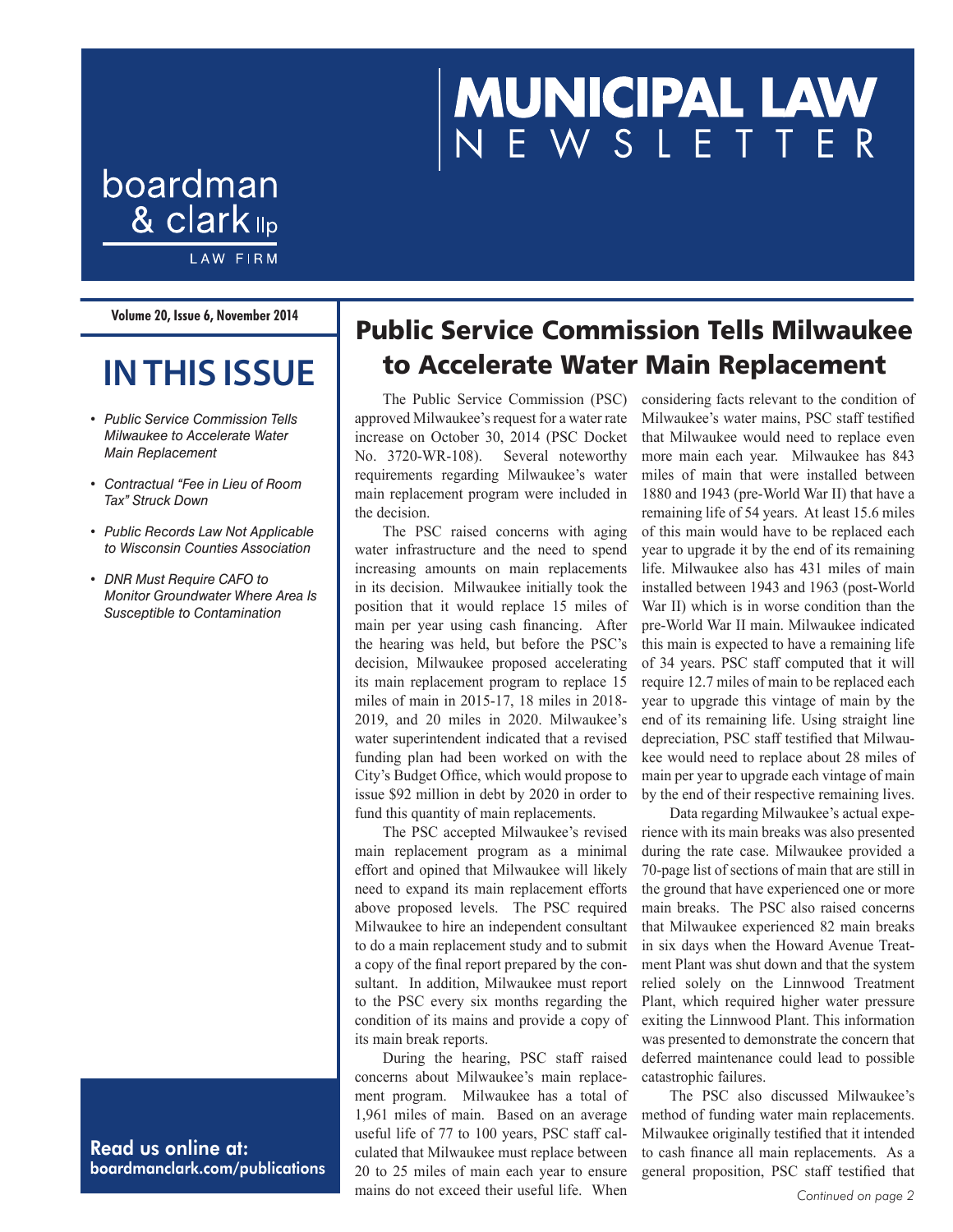## Contractual "Fee in Lieu of Room Tax" Struck Down

The City of Delavan entered into a development agreement with Delavan Resort Holdings related to the development of the Lodges at Lake Lawn Resort Condominium. Part of the development agreement required the developer to adopt condominium declarations that would require that part of the development be deemed to be rental units. The developer agreed in the development agreement that a fee would be imposed on the owner of a rental unit in the affected area who did not want to rent his or her unit to the public. The agreement required that the fee would be paid to the City "in lieu of the room tax which the City would have otherwise received from the rental of such Unit to the public."

Certain owners chose to not rent their units to the public and paid the fee. They then sued the City and the condominium association seeking a judgment declaring the fee to be illegal and requesting a refund of fees paid to date. The City argued that the fee was a valid and enforceable contractual term and not a tax. The circuit court sided with the City, and the owners appeal. On appeal, the Court of Appeals reversed and held the "fee in lieu of room tax" to be a tax that the City was not authorized to impose. *Bentivenga v. City of Delavan,* (Ct. App., Dist. II, Decided October 15, 2014)

In its finding that the "fee in lieu of room tax" was a tax, the Court focused on the fact that the revenue collected from the owners who chose not to rent their units was not dedicated to the provision of any service or regulation but was purely for general government revenue. The Court also noted that increases in the fee were linked to increases in the consumer price index or average room tax collections at the resort, not the expense of any specific governmental services.

The Court rejected the City's argument that the fee was not a tax, but a "contractual penalty" that the City could bargain for in its proprietary capacity. The City, relying on *Baylake Bank v. Fairway Properties of Wisconsin, LLC,* No. 2010AP2632, unpublished slip op. (WI App Sept. 15, 2011), argued that it was authorized to impose such a penalty via the development agreement as a back-up mechanism to receive room taxes lost by the owners' decision to not rent their units to the public. The Court stated that the City's reliance on *Baylake Bank*, which dealt with a liquidated damages penalty provision in a development agreement, was misplaced. The provision at issue in *Baylake Bank* allowed the city to recoup the expenses it incurred for its part of the agreement if the developer did not develop property as promised to generate revenue to cover the City's costs. The "fee in lieu of room tax" at issue in this case did not help the City recoup its investment in the resort development, but rather was the City's way of collecting revenue that it had hoped to receive through taxation. The Court noted that the revenue at issue here was not designated for any developmentrelated purpose but was to go into the City's general fund.

The fact that the "fee in lieu of room tax" was imposed by contract did not give the City the authority to impose the tax. According to the Court, the "fee in lieu of room tax" is a revenue generator for the City that is imposed on a certain class of residents without legislative permission and is therefore illegal.

— *Lawrie Kobza*

## Public Records Law Not Applicable to Wisconsin Counties Association

The Wisconsin Court of Appeals has decided that the Wisconsin Counties Association is not subject to the public records law. *Wisconsin Professional Police Association, Inc. v. Wisconsin Counties Association*, 2014AP249 (Ct. App. Dist. IV, decided September 18, 2014).

The Wisconsin Police Association submitted a public records request to the Wisconsin Counties Association. The Counties Association is an unincorporated not-for-profit association. The Counties Association responded that the public records law "does not apply to the Wisconsin Counties Association" and the Police Association sued to enforce the public records law against the Counties Association. The circuit court found that the public records law did not apply to the Counties Association, and the Police Association appealed.

The Police Association argued that the Counties Association is an "authority" under the public records law. The term "authority," is defined in Wis. Stat. § 19.32(1). The Police Association argued that the Counties Association specifically fit within the statutory category of a "quasi-governmental corporation." The Counties Association argued that it did not fall within the category of a "quasi-governmental corporation" because it is an unincorporated association – not a corporation. The Court of Appeals agreed that in order to be

*Continued on page 3*

#### **PSC Tells Milwaukee To Accelerate Water Main Replacement** *Continued from front page*

for small water systems that are primarily constructed over a few years, it is not reasonable to finance construction through current rates because current ratepayers would be paying for improvements that would primarily benefit future users, thereby creating intergenerational inequities. While it may be possible for a large water utility to finance main replacements from current rates if those mains were originally installed over an extended period of time, and are not failing or reaching the end of useful life simultaneously, Milwaukee has not steadily replaced its water mains. According to the PSC, Milwaukee has replaced less than 1% of its mains since at least 1972 and needs to catch up due to deferred main replacements. PSC staff computed that using cash financing only, with a 5.38% rate of return, Milwaukee would only have funds to replace about 17 miles of main a year – much less than the 28 miles of main per year that PSC staff felt needed to be replaced. PSC staff testified that Milwaukee could issue \$100 million in debt and that its total debt would still be below 28% of its total capital structure.

The PSC's decision noted that, while water utilities have a great deal of latitude in selecting their financing methods, the PSC has an interest in ensuring intergenerational equity when it comes to financing infrastructure. The PSC put Milwaukee on notice that, given Milwaukee's funding needs and its ample future bonding capacity, Milwaukee may need to issue more debt than the amount proposed in its revised financing plan in order to meet its future infrastructure replacement needs.

— *Lawrie Kobza*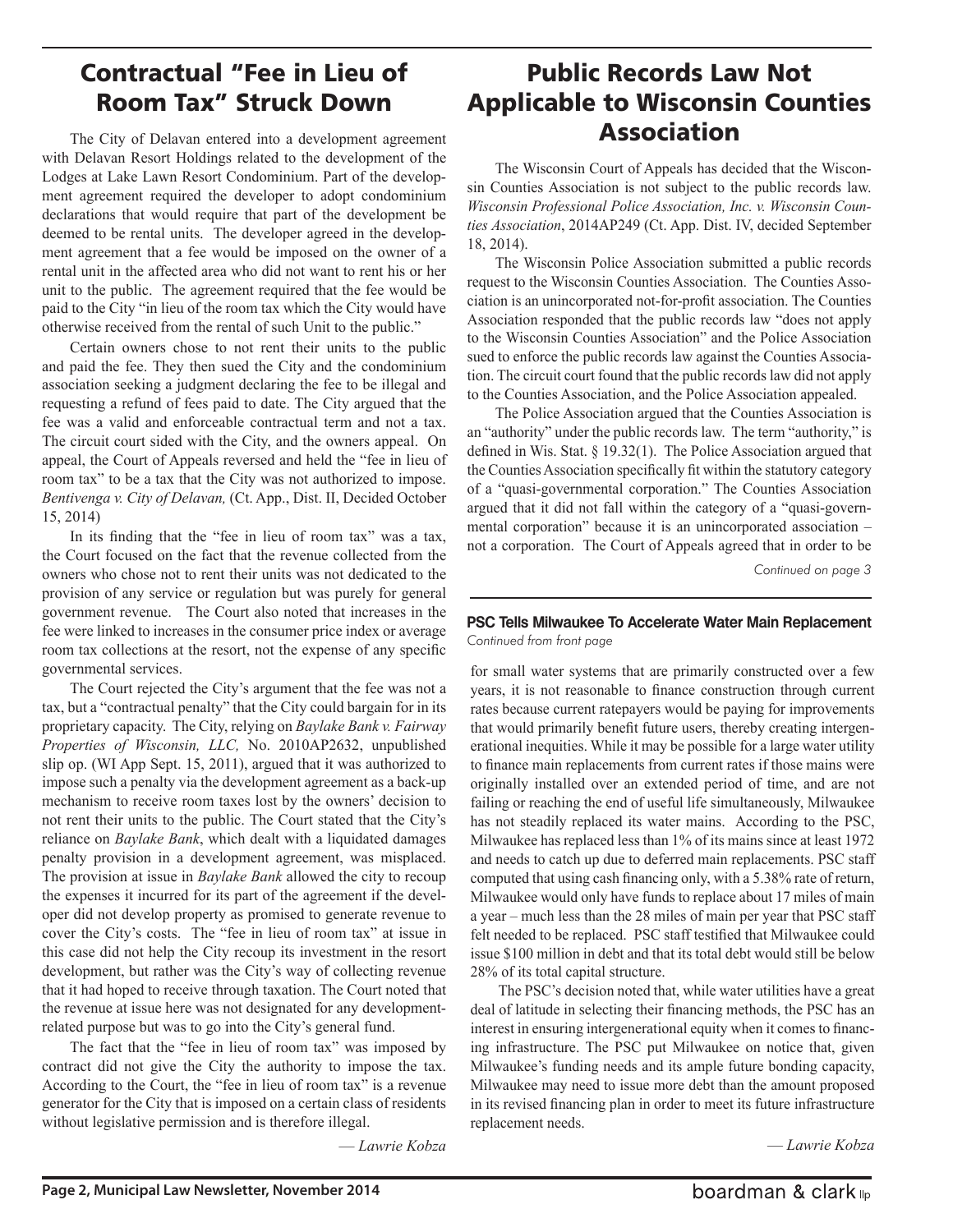### DNR Must Require CAFO to Monitor Groundwater Where Area Is Susceptible to Contamination

In describing the proliferation of contaminated wells in the Town of Lincoln, Kewaunee County, as "a massive regulatory failure to protect groundwater," an Administrative Law Judge (ALJ) ordered the Wisconsin Department of Natural Resources (DNR) to require a large animal feeding operation to conduct groundwater monitoring as part of its wastewater discharge permit. The case involved Kinnard Farms, a concentrated animal feeding operation (CAFO), in the Town of Lincoln, Kewaunee County. Kinnard Farms applied to the DNR for reissuance of a Water Pollutant Discharge Elimination System (WPDES) permit and for approval of the plans and specifications for its facility. The DNR subsequently reissued the WPDES permit and conditionally approved the plans and specifications for the facility. Midwest Environmental Advocates (MSA) filed a petition for a contested case hearing with the DNR on behalf of petitioners who reside near the Kinnard Farms facility. A contested case hearing was held before the Wisconsin Department of Hearing and Appeals. On October 29, 2014, the ALJ issued his decision in Case No.: IH-12-071, approving, but modifying the WPDES permit.

Wastewater discharges from CAFOs are regulated by Wisconsin Administrative Code Chapter NR 243. NR 243 does not require the calculation of water quality based effluent limits for CAFOs, but instead effluent limitations are based on proper manure and process wastewater storage, containment and land application practices. The WPDES permit issued to Kinnard Farms required that discharges authorized by the permit comply with surface water quality standards and groundwater quality standards. The ALJ found, however, that the DNR failed to include a groundwater monitoring condition in the WPDES permit to assure compliance with groundwater protection standards in this area which was susceptible to groundwater contamination.

The ALJ found that the DNR is obligated to require groundwater monitoring in a WPDES permit when necessary. The DNR administrative code for CAFOs requires the installation of groundwater monitoring wells at a facility if it determines that groundwater monitoring "is necessary to evaluate impacts to groundwater and geologic or construction conditions warrant monitoring." Wis. Admin. Code § NR 243.15(7). The ALJ found that the petitioners and members of the public carried their burden of proof in establishing that groundwater monitoring is necessary in this case because the area at or near the facility and subject to landspreading contracts is "susceptible to groundwater contamination within the meaning of NR 243.15(3)(2)(a)."

In reaching his decision, the ALJ noted that groundwater monitoring is not a standard requirement for WPDES permits. However, the ALJ found that the level of groundwater contamination including E. coli bacteria in the area at or near the project site was also very unusual, as was the proliferation of CAFOs in Kewaunee County. According to the ALJ, "[m]embers of the public described what could fairly be called a groundwater contamination crisis in areas near the site." Witnesses testified that up to 50% of private wells in the Town of Lincoln were contaminated and that as many as 30% of the wells had tested positive for E. coli bacteria. Public comment witnesses suggested a plausible and even likely connection between the large numbers of CAFOs in the County

and area and problems with groundwater contamination. They also testified about the hardship and financial problems that well water contamination had on their businesses, homes and daily life.

Testimony also established that the area around Kinnard Farms was very vulnerable to groundwater contamination. Any pollution at the surface can travel rapidly through the shallow, glacial till soils and fractured carbonate bedrock. There would be little opportunity for attenuation and dispersion given the rapid transport through groundwater. In karst areas such as these, pollution at the surface would be able to travel rapidly through groundwater into down gradient wells.

The ALJ described the proliferation of contaminated wells as "a massive regulatory failure to protect groundwater in the Town of Lincoln." Given the proliferation of contaminated wells in the vicinity of Kinnard Farms and the likely presence of karst features including fractured bedrock, the ALJ found that the DNR should have exercised its clear regulatory authority to require groundwater monitoring at and near the facility. While the ALJ noted that it may be difficult to establish a reliable system of groundwater monitoring under these geologic circumstances, he stated that "[t]he fact that groundwater monitoring might be difficult because of the very karst geological features that make the area particularly susceptible to groundwater contamination must not be used as an excuse not to exercise the DNR's clear regulatory authority and duty to do so. Rather, such an effort must be undertaken to ensure that there is no further contamination of groundwater under these deplorable background conditions."

The ALJ ordered that the WPDES permit be modified "to do what is reasonably necessary to protect the drinking water of the residents" and further protect the groundwater from contamination. The ALJ ordered that the permit be amended to require the permitee to establish a plan acceptable to the DNR for groundwater monitoring, which would include no less than six groundwater monitoring wells, at least two of which would monitor groundwater quality impacts from off-site landspreading.

— *Lawrie Kobza*

#### **Public Records Law Not Applicable to Wisconsin Counties Association**

*Continued from page 2*

a "quasi-governmental corporation" under the definition of "authority" an entity had to first be a corporation. The Court of Appeals was not persuaded that the Counties Association was a "corporation" for purposes of the law. The Police Association argued that the Court of Appeals' interpretation created a loop-hole for unincorporated associations. But the Court of Appeals' responded that a contrary interpretation "would effectively rewrite the statute to eliminate the legislature's use of the word 'corporation.'"

The Police Association made a late argument that the Counties Association also constituted a "governmental body," covered by the public records law. The Court of Appeals, however, refused to address that issue because the Police Association did not raise that argument before the circuit court.

— *Lawrie Kobza*